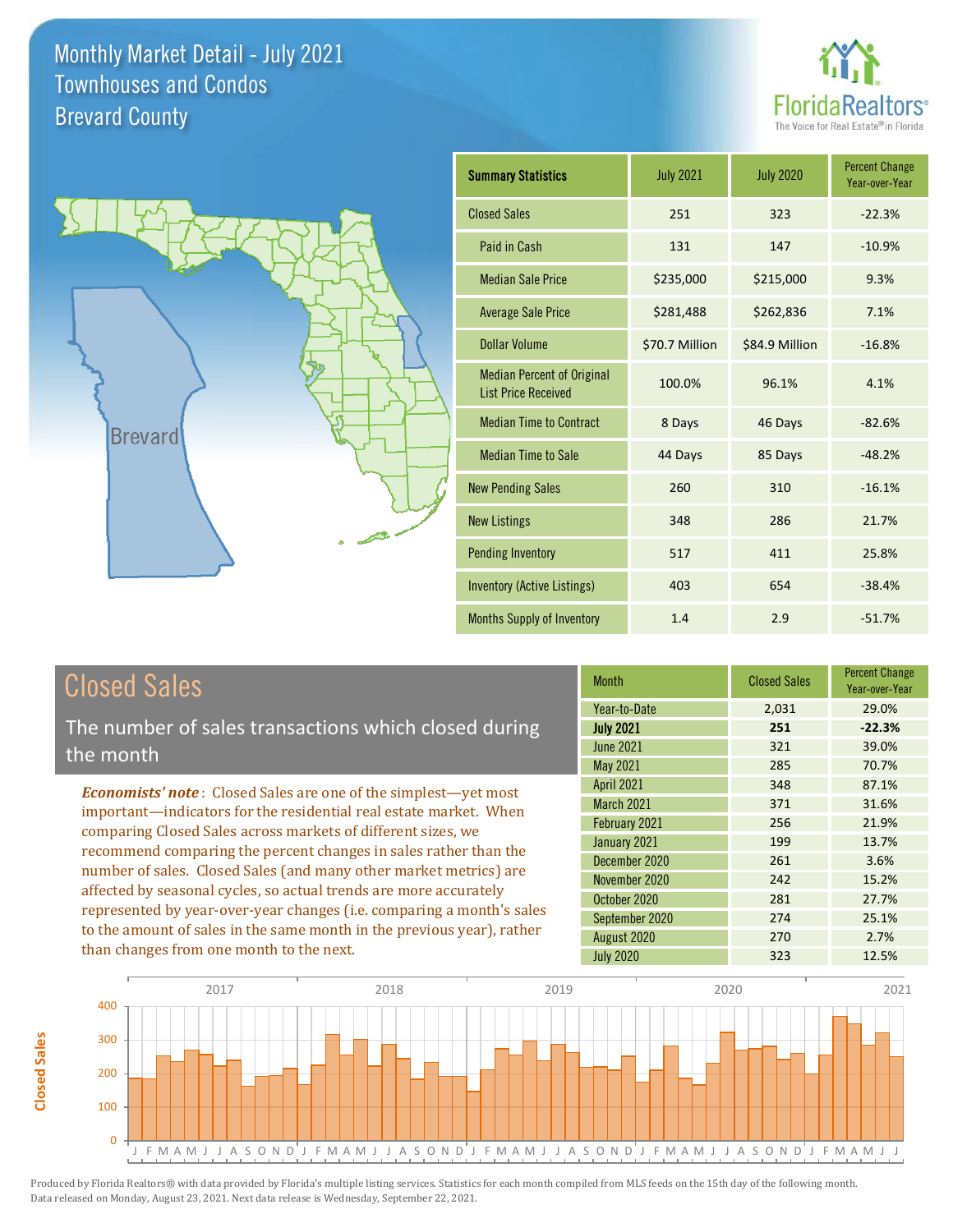

118 55.3%

124 19.2%

| Cash Sales                                                                     | <b>Month</b>      | <b>Cash Sales</b> | <b>Percent Change</b><br>Year-over-Year |
|--------------------------------------------------------------------------------|-------------------|-------------------|-----------------------------------------|
|                                                                                | Year-to-Date      | 1.005             | 40.4%                                   |
| The number of Closed Sales during the month in which                           | <b>July 2021</b>  | 131               | $-10.9%$                                |
| buyers exclusively paid in cash                                                | June 2021         | 154               | 33.9%                                   |
|                                                                                | May 2021          | 143               | 93.2%                                   |
|                                                                                | <b>April 2021</b> | 170               | 150.0%                                  |
|                                                                                | <b>March 2021</b> | 183               | 35.6%                                   |
| <b>Economists' note:</b> Cash Sales can be a useful indicator of the extent to | February 2021     | 133               | 49.4%                                   |
| which investors are participating in the market. Why? Investors are            | January 2021      | 91                | 3.4%                                    |
| far more likely to have the funds to purchase a home available up front,       | December 2020     | 104               | 16.9%                                   |
| whereas the typical homebuyer requires a mortgage or some other                | November 2020     | 100               | 23.5%                                   |

October 2020

September 2020

J F M A M J J A S O N D J F M A M J J A S O N D J F M A M J J A S O N D J F M A M J J A S O N D J F M A M J J 0 50 100 150 200 2017 2018 2019 2020 2021

# Cash Sales as a Percentage of Closed Sales

form of financing. There are, of course, many possible exceptions, so

this statistic should be interpreted with care.

The percentage of Closed Sales during the month which were Cash Sales

*Economists' note* : This statistic is simply another way of viewing Cash Sales. The remaining percentages of Closed Sales (i.e. those not paid fully in cash) each month involved some sort of financing, such as mortgages, owner/seller financing, assumed loans, etc.

| <b>Month</b>      | <b>Percent of Closed</b><br>Sales Paid in Cash | <b>Percent Change</b><br>Year-over-Year |
|-------------------|------------------------------------------------|-----------------------------------------|
| Year-to-Date      | 49.5%                                          | 8.8%                                    |
| <b>July 2021</b>  | 52.2%                                          | 14.7%                                   |
| <b>June 2021</b>  | 48.0%                                          | $-3.6%$                                 |
| May 2021          | 50.2%                                          | 13.3%                                   |
| <b>April 2021</b> | 48.9%                                          | 33.6%                                   |
| <b>March 2021</b> | 49.3%                                          | 2.9%                                    |
| February 2021     | 52.0%                                          | 22.6%                                   |
| January 2021      | 45.7%                                          | $-9.1%$                                 |
| December 2020     | 39.8%                                          | 12.7%                                   |
| November 2020     | 41.3%                                          | 7.0%                                    |
| October 2020      | 44.1%                                          | $-6.8%$                                 |
| September 2020    | 43.1%                                          | 24.2%                                   |
| August 2020       | 41.5%                                          | $-10.6%$                                |
| <b>July 2020</b>  | 45.5%                                          | 7.1%                                    |

August 2020 112 -8.2%

July 2020 147 20.5%

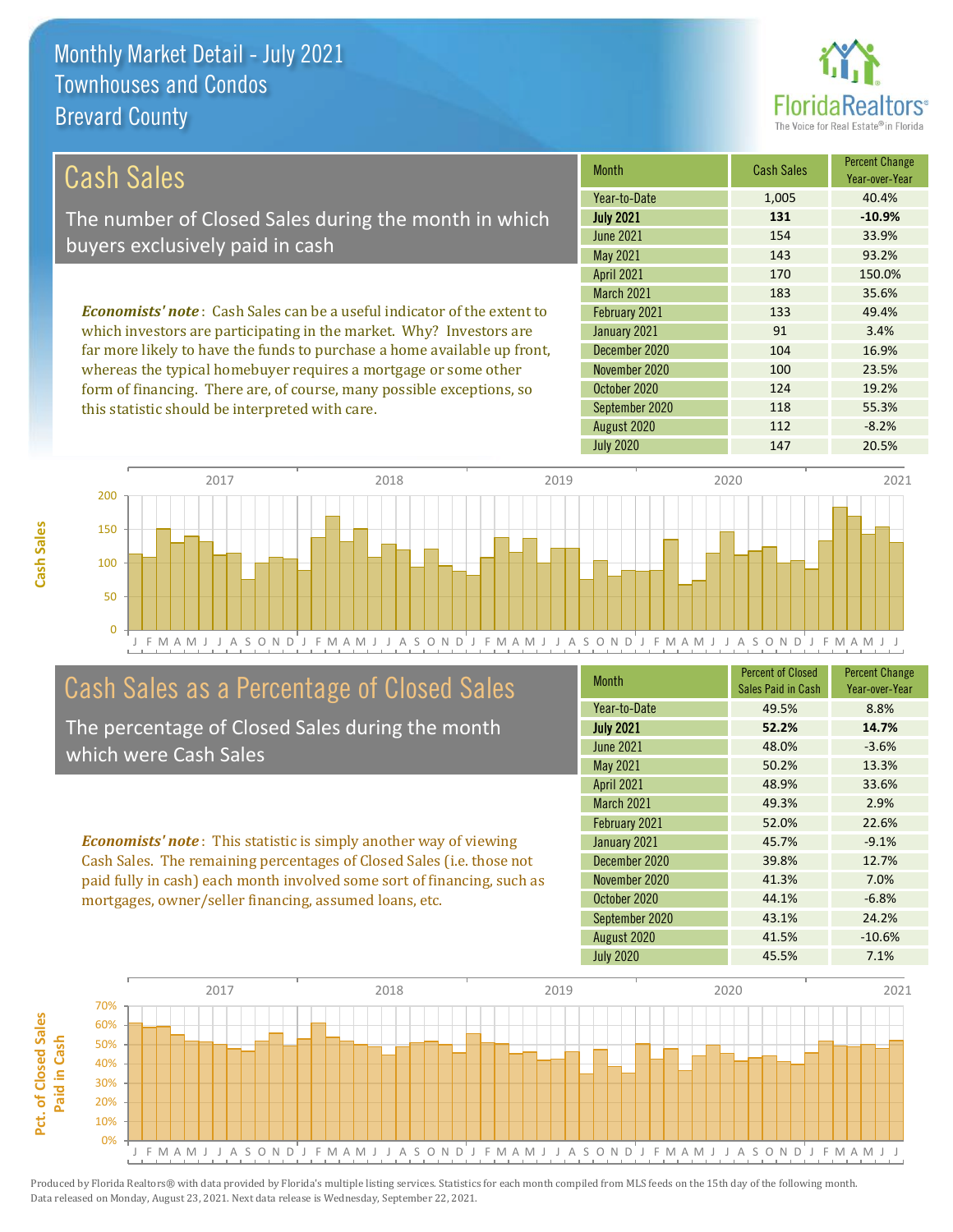

## Median Sale Price

The median sale price reported for the month (i.e. 50% of sales were above and 50% of sales were below)

*Economists' note* : Median Sale Price is our preferred summary statistic for price activity because, unlike Average Sale Price, Median Sale Price is not sensitive to high sale prices for small numbers of homes that may not be characteristic of the market area. Keep in mind that median price trends over time are not always solely caused by changes in the general value of local real estate. Median sale price only reflects the values of the homes that *sold* each month, and the mix of the types of homes that sell can change over time.

| <b>Month</b>      | <b>Median Sale Price</b> | <b>Percent Change</b><br>Year-over-Year |
|-------------------|--------------------------|-----------------------------------------|
| Year-to-Date      | \$230,000                | 13.9%                                   |
| <b>July 2021</b>  | \$235,000                | 9.3%                                    |
| <b>June 2021</b>  | \$232,000                | 6.7%                                    |
| <b>May 2021</b>   | \$230,000                | 36.9%                                   |
| <b>April 2021</b> | \$254,389                | 18.3%                                   |
| <b>March 2021</b> | \$220,000                | 7.3%                                    |
| February 2021     | \$205,000                | $-2.7%$                                 |
| January 2021      | \$225,000                | 32.4%                                   |
| December 2020     | \$223,000                | 16.2%                                   |
| November 2020     | \$236,000                | 21.0%                                   |
| October 2020      | \$213,000                | 15.1%                                   |
| September 2020    | \$190,000                | $-5.0%$                                 |
| August 2020       | \$222,750                | 20.4%                                   |
| <b>July 2020</b>  | \$215,000                | 17.5%                                   |



### Average Sale Price

The average sale price reported for the month (i.e. total sales in dollars divided by the number of sales)

*Economists' note* : Usually, we prefer Median Sale Price over Average Sale Price as a summary statistic for home prices. However, Average Sale Price does have its uses—particularly when it is analyzed alongside the Median Sale Price. For one, the relative difference between the two statistics can provide some insight into the market for higher-end homes in an area.

| <b>Month</b>      | <b>Average Sale Price</b> | <b>Percent Change</b><br>Year-over-Year |
|-------------------|---------------------------|-----------------------------------------|
| Year-to-Date      | \$277,897                 | 13.0%                                   |
| <b>July 2021</b>  | \$281,488                 | 7.1%                                    |
| <b>June 2021</b>  | \$289,044                 | 8.5%                                    |
| May 2021          | \$273,991                 | 33.9%                                   |
| <b>April 2021</b> | \$304,323                 | 29.7%                                   |
| March 2021        | \$268,124                 | 0.0%                                    |
| February 2021     | \$252,772                 | 2.7%                                    |
| January 2021      | \$265,307                 | 30.1%                                   |
| December 2020     | \$263,143                 | 11.6%                                   |
| November 2020     | \$292,248                 | 27.7%                                   |
| October 2020      | \$260,515                 | 21.3%                                   |
| September 2020    | \$229,411                 | 2.2%                                    |
| August 2020       | \$260,285                 | 18.2%                                   |
| <b>July 2020</b>  | \$262,836                 | 23.5%                                   |



**Median Sale Price**

**Median Sale Price** 

**Average Sale Price Average Sale Price**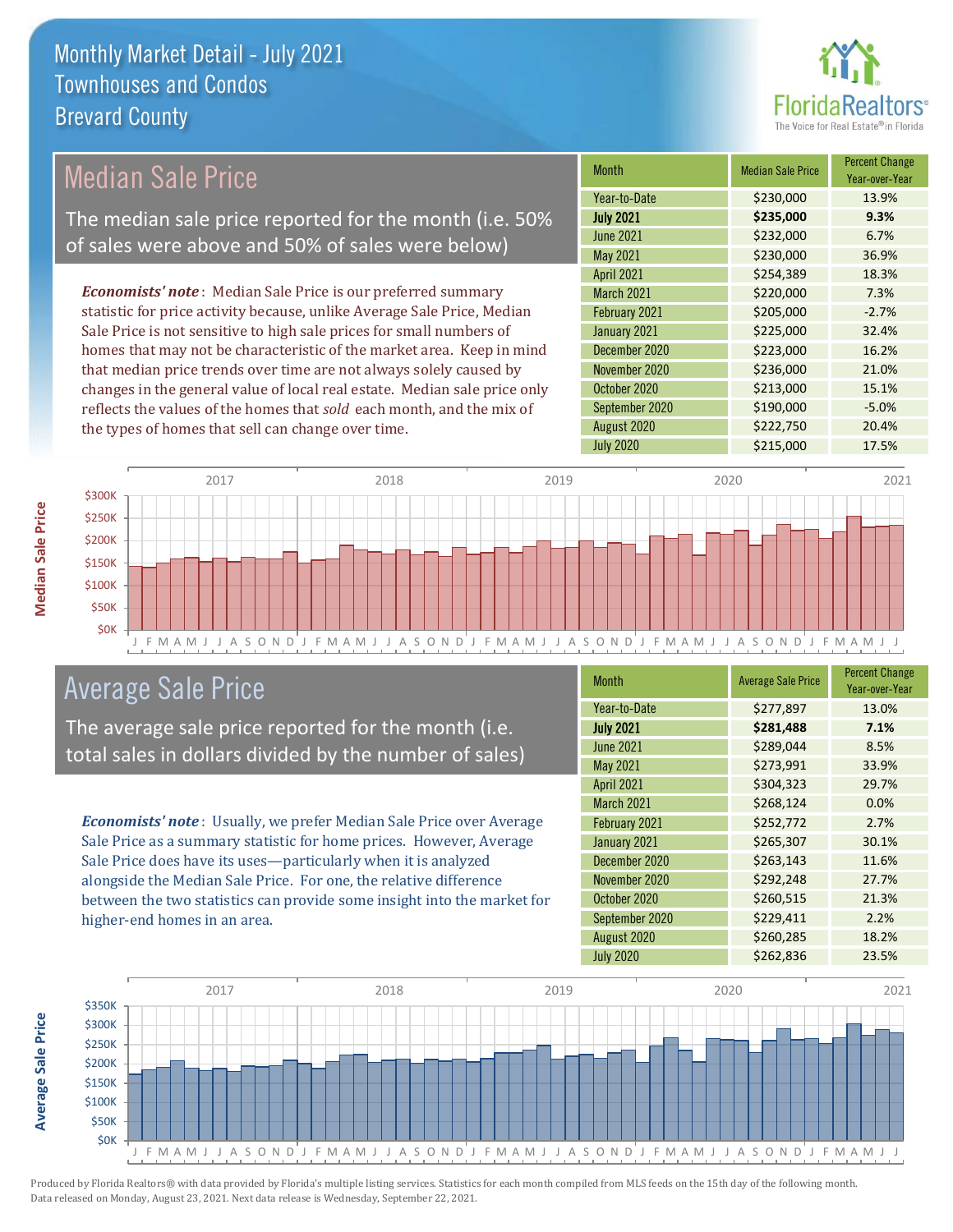

### ollar Volume

The sum of the sale prices for all sales which closed during the month

*Economists' note* : Dollar Volume is simply the sum of all sale prices in a given time period, and can quickly be calculated by multiplying Closed Sales by Average Sale Price. It is a strong indicator of the health of the real estate industry in a market, and is of particular interest to real estate professionals, investors, analysts, and government agencies. Potential home sellers and home buyers, on the other hand, will likely be better served by paying attention to trends in the two components of Dollar Volume (i.e. sales and prices) individually.

| <b>Month</b>      | <b>Dollar Volume</b> | <b>Percent Change</b><br>Year-over-Year |
|-------------------|----------------------|-----------------------------------------|
| Year-to-Date      | \$564.4 Million      | 45.7%                                   |
| <b>July 2021</b>  | \$70.7 Million       | $-16.8%$                                |
| <b>June 2021</b>  | \$92.8 Million       | 50.7%                                   |
| <b>May 2021</b>   | \$78.1 Million       | 128.5%                                  |
| <b>April 2021</b> | \$105.9 Million      | 142.6%                                  |
| March 2021        | \$99.5 Million       | 31.6%                                   |
| February 2021     | \$64.7 Million       | 25.2%                                   |
| January 2021      | \$52.8 Million       | 48.0%                                   |
| December 2020     | \$68.7 Million       | 15.6%                                   |
| November 2020     | \$70.7 Million       | 47.2%                                   |
| October 2020      | \$73.2 Million       | 54.9%                                   |
| September 2020    | \$62.9 Million       | 27.9%                                   |
| August 2020       | \$70.3 Million       | 21.3%                                   |
| <b>July 2020</b>  | \$84.9 Million       | 39.0%                                   |



## Median Percent of Original List Price Received

The median of the sale price (as a percentage of the original list price) across all properties selling during the month

*Economists' note* : The Median Percent of Original List Price Received is useful as an indicator of market recovery, since it typically rises as buyers realize that the market may be moving away from them and they need to match the selling price (or better it) in order to get a contract on the house. This is usually the last measure to indicate a market has shifted from down to up, so it is what we would call a *lagging* indicator.

| <b>Month</b>      | Med. Pct. of Orig.<br><b>List Price Received</b> | <b>Percent Change</b><br>Year-over-Year |
|-------------------|--------------------------------------------------|-----------------------------------------|
| Year-to-Date      | 98.3%                                            | 2.4%                                    |
| <b>July 2021</b>  | 100.0%                                           | 4.1%                                    |
| <b>June 2021</b>  | 100.0%                                           | 4.5%                                    |
| May 2021          | 99.0%                                            | 3.4%                                    |
| <b>April 2021</b> | 98.5%                                            | 2.7%                                    |
| March 2021        | 97.7%                                            | 1.8%                                    |
| February 2021     | 96.0%                                            | $-0.3%$                                 |
| January 2021      | 97.2%                                            | 1.6%                                    |
| December 2020     | 96.4%                                            | 0.3%                                    |
| November 2020     | 97.0%                                            | 2.1%                                    |
| October 2020      | 96.8%                                            | 1.4%                                    |
| September 2020    | 96.5%                                            | 0.9%                                    |
| August 2020       | 95.7%                                            | 1.1%                                    |
| <b>July 2020</b>  | 96.1%                                            | 0.5%                                    |

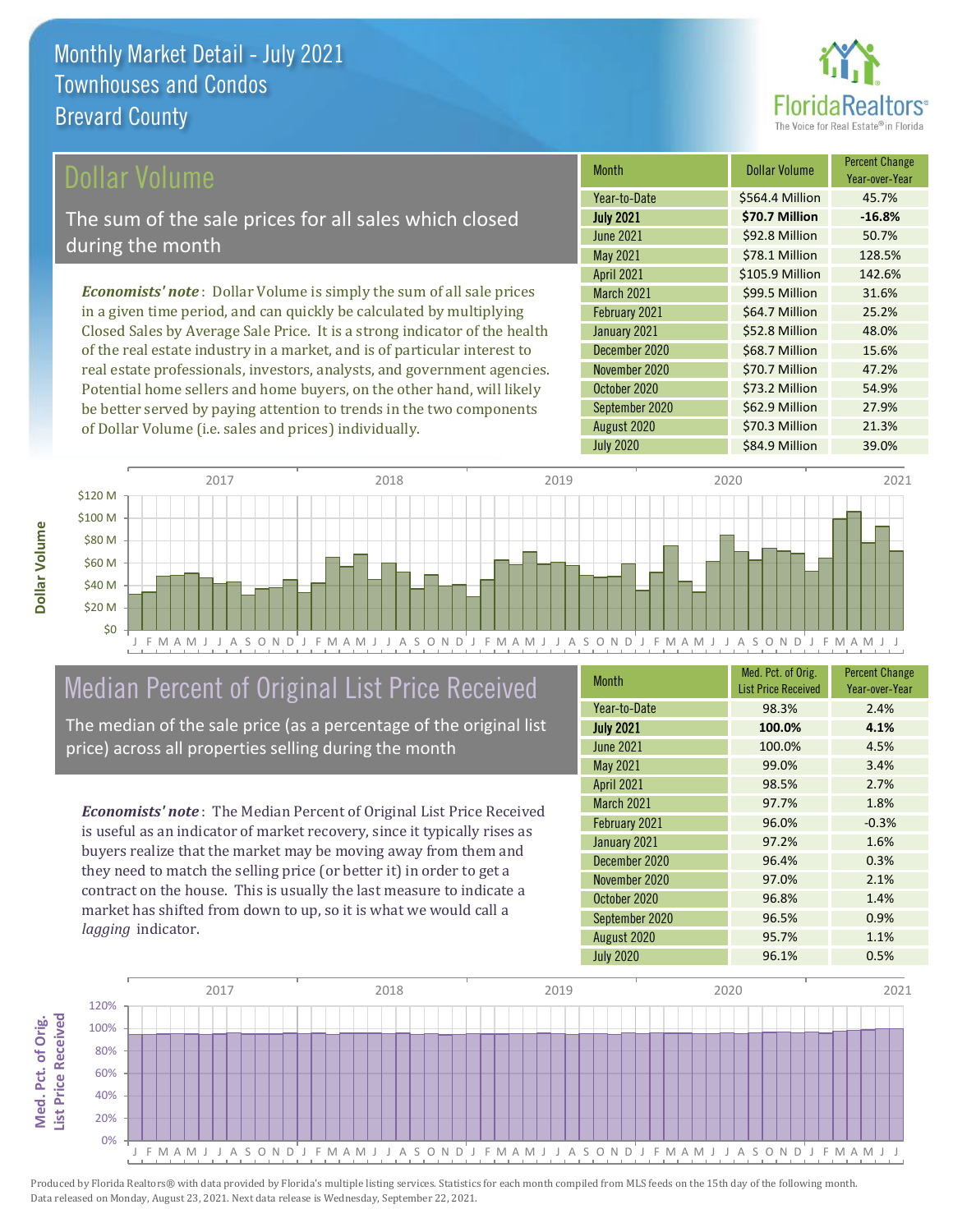

### Median Time to Contract

The median number of days between the listing date and contract date for all Closed Sales during the month

*Economists' note* : Like Time to Sale, Time to Contract is a measure of the length of the home selling process calculated for sales which closed during the month. The difference is that Time to Contract measures the number of days between the initial listing of a property and the signing of the contract which eventually led to the closing of the sale. When the gap between Median Time to Contract and Median Time to Sale grows, it is usually a sign of longer closing times and/or declining numbers of cash sales.

| <b>Month</b>      | <b>Median Time to</b><br>Contract | <b>Percent Change</b><br>Year-over-Year |
|-------------------|-----------------------------------|-----------------------------------------|
| Year-to-Date      | 13 Days                           | $-64.9%$                                |
| <b>July 2021</b>  | 8 Days                            | $-82.6%$                                |
| <b>June 2021</b>  | 8 Days                            | $-81.4%$                                |
| May 2021          | 11 Days                           | $-70.3%$                                |
| <b>April 2021</b> | 12 Days                           | $-53.8%$                                |
| March 2021        | 15 Days                           | $-50.0%$                                |
| February 2021     | 23 Days                           | $-53.1%$                                |
| January 2021      | 25 Days                           | $-32.4%$                                |
| December 2020     | 25 Days                           | $-24.2%$                                |
| November 2020     | 21 Days                           | $-44.7%$                                |
| October 2020      | 20 Days                           | $-57.4%$                                |
| September 2020    | 28 Days                           | $-41.7%$                                |
| August 2020       | 28 Days                           | $-44.0%$                                |
| <b>July 2020</b>  | 46 Days                           | 4.5%                                    |



### Median Time to Sale

**Median Time to Contract**

**Median Time to** 

The median number of days between the listing date and closing date for all Closed Sales during the month

*Economists' note* : Time to Sale is a measure of the length of the home selling process, calculated as the number of days between the initial listing of a property and the closing of the sale. *Median* Time to Sale is the amount of time the "middle" property selling this month was on the market. That is, 50% of homes selling this month took *less* time to sell, and 50% of homes took *more* time to sell. Median Time to Sale gives a more accurate picture than Average Time to Sale, which can be skewed upward by small numbers of properties taking an abnormally long time to sell.

| <b>Month</b>      | <b>Median Time to Sale</b> | <b>Percent Change</b><br>Year-over-Year |
|-------------------|----------------------------|-----------------------------------------|
| Year-to-Date      | 51 Days                    | $-33.8%$                                |
| <b>July 2021</b>  | 44 Days                    | $-48.2%$                                |
| <b>June 2021</b>  | 45 Days                    | $-46.4%$                                |
| <b>May 2021</b>   | 48 Days                    | $-28.4%$                                |
| <b>April 2021</b> | 52 Days                    | $-27.8%$                                |
| March 2021        | 53 Days                    | $-23.2%$                                |
| February 2021     | 64 Days                    | $-27.3%$                                |
| January 2021      | 66 Days                    | $-12.0%$                                |
| December 2020     | 63 Days                    | $-19.2%$                                |
| November 2020     | 64 Days                    | $-20.0%$                                |
| October 2020      | 57 Days                    | $-31.3%$                                |
| September 2020    | 64 Days                    | $-30.4%$                                |
| August 2020       | 71 Days                    | $-12.3%$                                |
| <b>July 2020</b>  | 85 Days                    | 6.3%                                    |

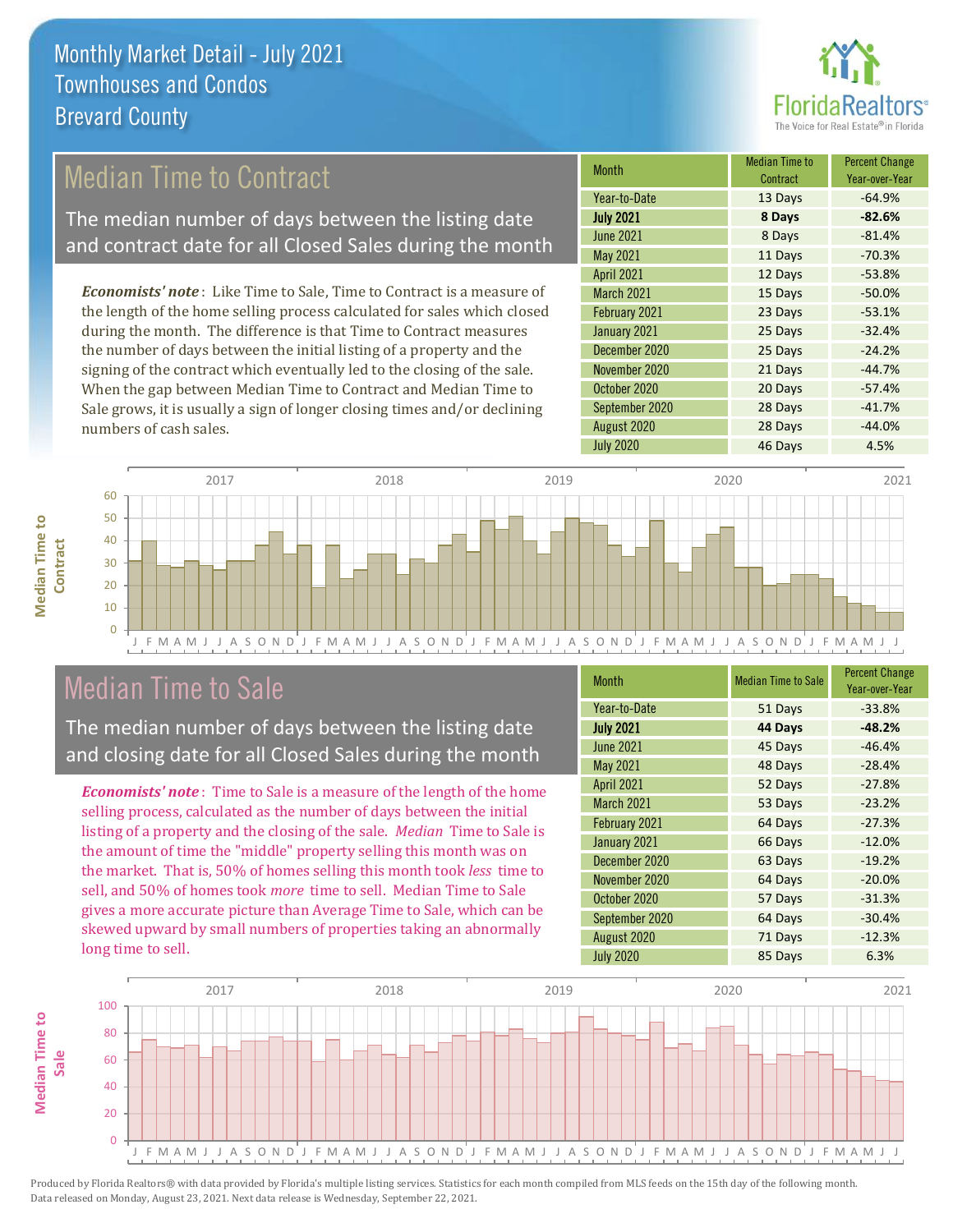distressed properties for sale.



| New Pending Sales                                                              | <b>Month</b>      | <b>New Pending Sales</b> | <b>Percent Change</b><br>Year-over-Year |
|--------------------------------------------------------------------------------|-------------------|--------------------------|-----------------------------------------|
|                                                                                | Year-to-Date      | 2.289                    | 23.6%                                   |
| The number of listed properties that went under                                | <b>July 2021</b>  | 260                      | $-16.1%$                                |
| contract during the month                                                      | <b>June 2021</b>  | 275                      | $-16.4%$                                |
|                                                                                | May 2021          | 342                      | 27.6%                                   |
|                                                                                | <b>April 2021</b> | 308                      | 93.7%                                   |
| <b>Economists' note</b> : Because of the typical length of time it takes for a | <b>March 2021</b> | 414                      | 97.1%                                   |
| sale to close, economists consider Pending Sales to be a decent                | February 2021     | 349                      | 22.0%                                   |
| indicator of potential future Closed Sales. It is important to bear in         | January 2021      | 341                      | 17.6%                                   |
| mind, however, that not all Pending Sales will be closed successfully.         | December 2020     | 233                      | 33.9%                                   |
| So, the effectiveness of Pending Sales as a future indicator of Closed         | November 2020     | 245                      | $-1.2%$                                 |
| Sales is susceptible to changes in market conditions such as the               | October 2020      | 291                      | 9.0%                                    |



# New Listings

The number of properties put onto the market during the month

availability of financing for homebuyers and the inventory of

*Economists' note* : New Listings tend to rise in delayed response to increasing prices, so they are often seen as a lagging indicator of market health. As prices rise, potential sellers raise their estimations of value—and in the most recent cycle, rising prices have freed up many potential sellers who were previously underwater on their mortgages. Note that in our calculations, we take care to not include properties that were recently taken off the market and quickly relisted, since these are not really *new* listings.

| <b>Month</b>      | <b>New Listings</b> | <b>Percent Change</b><br>Year-over-Year |
|-------------------|---------------------|-----------------------------------------|
| Year-to-Date      | 2,251               | 13.2%                                   |
| <b>July 2021</b>  | 348                 | 21.7%                                   |
| <b>June 2021</b>  | 347                 | 34.5%                                   |
| May 2021          | 281                 | $-7.0%$                                 |
| <b>April 2021</b> | 317                 | 56.2%                                   |
| March 2021        | 340                 | 14.1%                                   |
| February 2021     | 310                 | 6.2%                                    |
| January 2021      | 308                 | $-11.7%$                                |
| December 2020     | 226                 | $-1.7%$                                 |
| November 2020     | 292                 | 3.9%                                    |
| October 2020      | 289                 | $-10.8%$                                |
| September 2020    | 253                 | 16.6%                                   |
| August 2020       | 326                 | 14.8%                                   |
| <b>July 2020</b>  | 286                 | 1.4%                                    |

July 2020 310 3.3%

September 2020 255 23.8% August 2020 335 24.5%



Produced by Florida Realtors® with data provided by Florida's multiple listing services. Statistics for each month compiled from MLS feeds on the 15th day of the following month. Data released on Monday, August 23, 2021. Next data release is Wednesday, September 22, 2021.

**New Listings**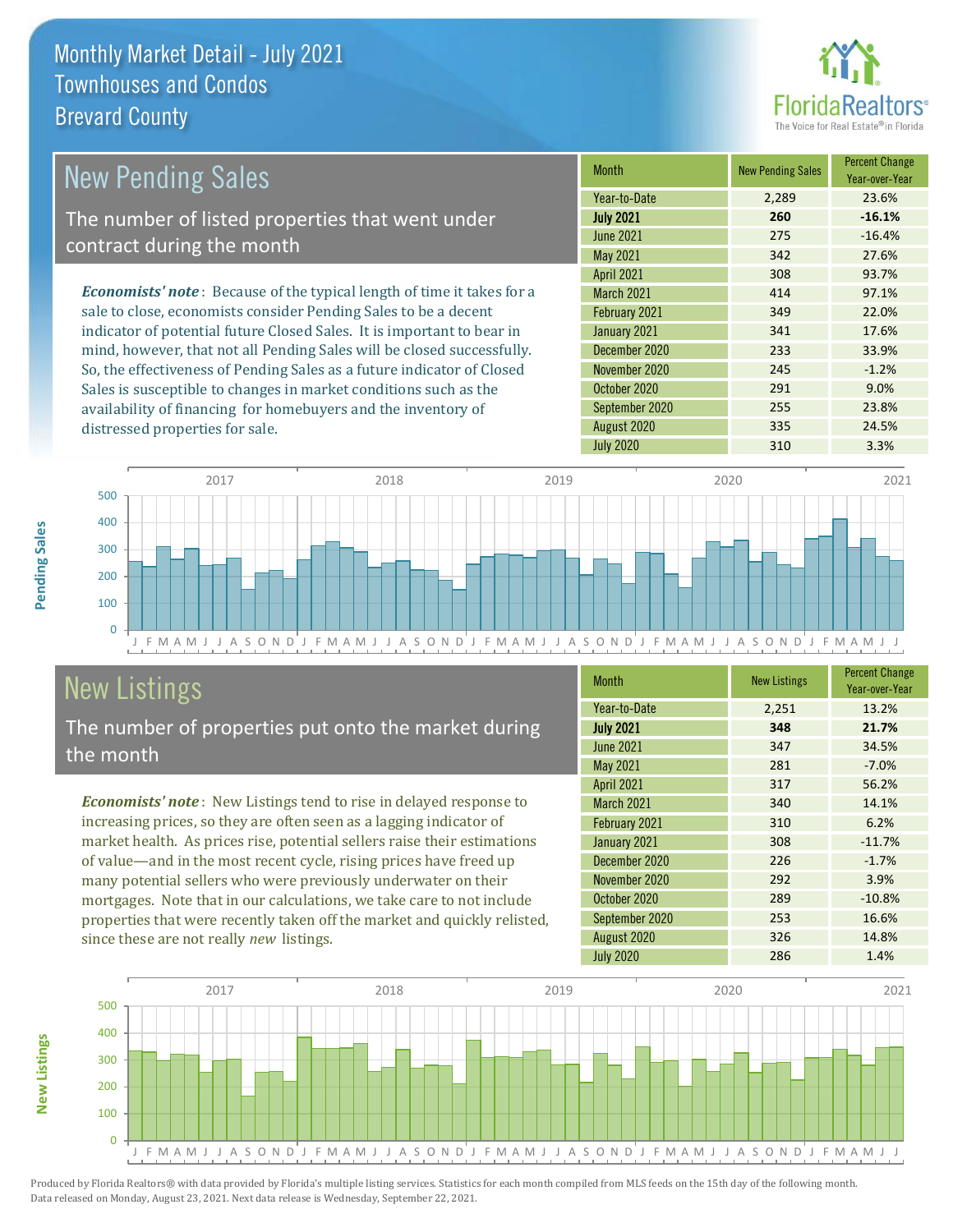

# Inventory (Active Listings) The number of property listings active at the end of the month

*Economists' note* : There are a number of ways to define and calculate Inventory. Our method is to simply count the number of active listings on the last day of the month, and hold this number to compare with the same month the following year. Inventory rises when New Listings are outpacing the number of listings that go off-market (regardless of whether they actually sell). Likewise, it falls when New Listings aren't keeping up with the rate at which homes are going off-market.

| Month                    | Inventory | <b>Percent Change</b><br>Year-over-Year |
|--------------------------|-----------|-----------------------------------------|
| <b>YTD (Monthly Avg)</b> | 372       | $-52.4%$                                |
| <b>July 2021</b>         | 403       | $-38.4%$                                |
| <b>June 2021</b>         | 337       | $-51.1%$                                |
| May 2021                 | 272       | $-66.0%$                                |
| <b>April 2021</b>        | 317       | $-61.7%$                                |
| <b>March 2021</b>        | 339       | $-60.2%$                                |
| February 2021            | 440       | $-45.7%$                                |
| January 2021             | 493       | $-40.2%$                                |
| December 2020            | 552       | $-28.0%$                                |
| November 2020            | 588       | $-26.9%$                                |
| October 2020             | 564       | $-30.1%$                                |
| September 2020           | 584       | $-26.7%$                                |
| August 2020              | 624       | $-23.8%$                                |
| <b>July 2020</b>         | 654       | $-23.3%$                                |



# Months Supply of Inventory

An estimate of the number of months it will take to deplete the current Inventory given recent sales rates

*Economists' note* : MSI is a useful indicator of market conditions. The benchmark for a balanced market (favoring neither buyer nor seller) is 5.5 months of inventory. Anything higher is traditionally a buyers' market, and anything lower is a sellers' market. There is no single accepted way of calculating MSI. A common method is to divide current Inventory by the most recent month's Closed Sales count, but this count is a usually poor predictor of future Closed Sales due to seasonal cycles. To eliminate seasonal effects, we use the 12-month average of monthly Closed Sales instead.

| <b>Month</b>             | <b>Months Supply</b> | <b>Percent Change</b><br>Year-over-Year |
|--------------------------|----------------------|-----------------------------------------|
| <b>YTD (Monthly Avg)</b> | 1.4                  | $-57.6%$                                |
| <b>July 2021</b>         | 1.4                  | $-51.7%$                                |
| <b>June 2021</b>         | 1.2                  | $-61.3%$                                |
| <b>May 2021</b>          | 1.0                  | $-71.4%$                                |
| <b>April 2021</b>        | 1.2                  | $-65.7%$                                |
| March 2021               | 1.3                  | $-62.9%$                                |
| February 2021            | 1.8                  | $-45.5%$                                |
| January 2021             | 2.0                  | $-41.2%$                                |
| December 2020            | 2.3                  | $-28.1%$                                |
| November 2020            | 2.4                  | $-29.4%$                                |
| October 2020             | 2.4                  | $-31.4%$                                |
| September 2020           | 2.5                  | $-26.5%$                                |
| August 2020              | 2.7                  | $-22.9%$                                |
| <b>July 2020</b>         | 2.9                  | $-21.6%$                                |

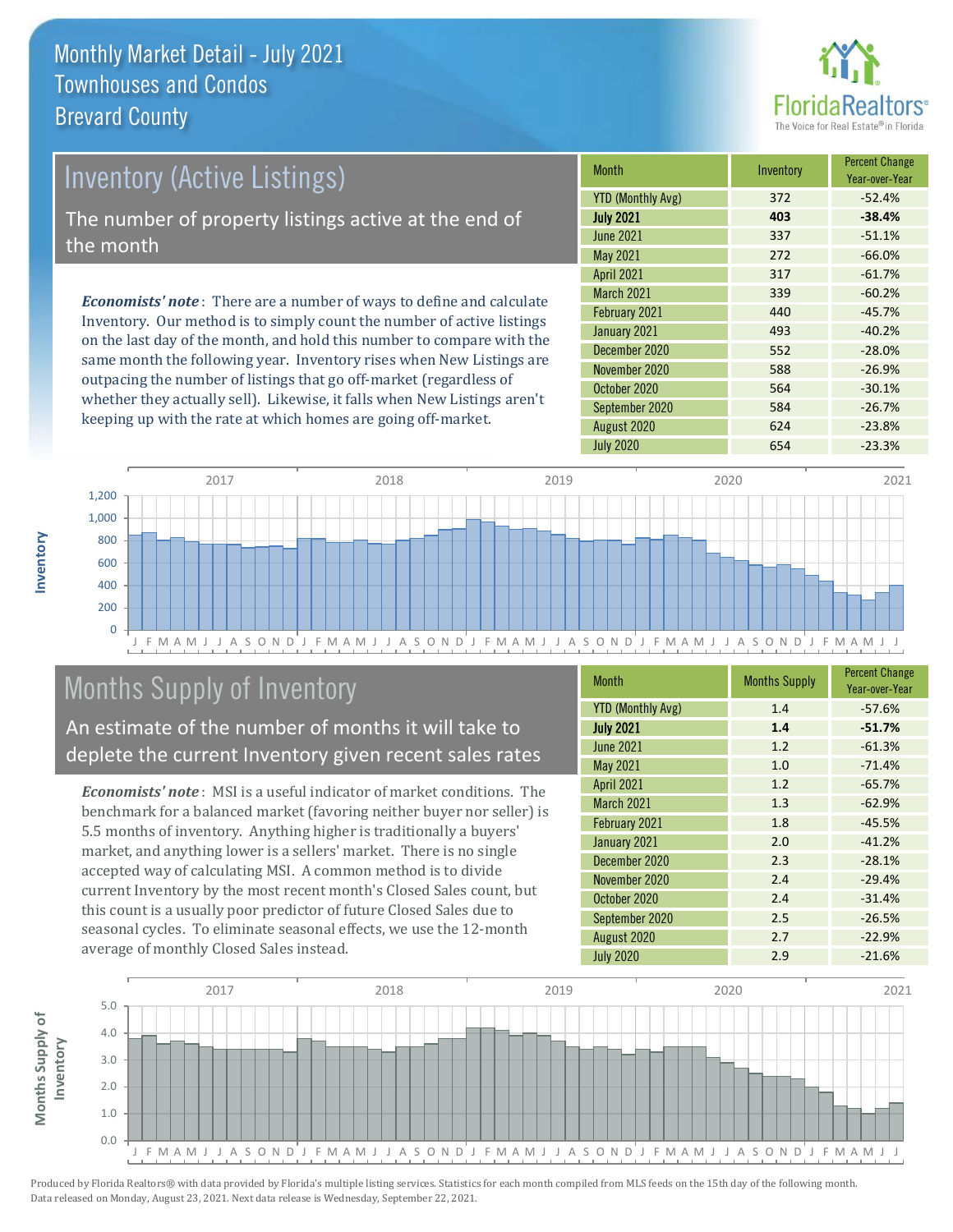

### *Economists' note:* Closed Sales are one of the simplest—yet most Closed Sales by Sale Price The number of sales transactions which closed during the month

important—indicators for the residential real estate market. When comparing Closed Sales across markets of different sizes, we recommend comparing the percent changes in sales rather than the number of sales. Closed Sales (and many other market metrics) are affected by seasonal cycles, so actual trends are more accurately represented by year-over-year changes (i.e. comparing a month's sales to the amount of sales in the same month in the previous year), rather than changes from one month to the next.

| <b>Sale Price</b>     | <b>Closed Sales</b> | <b>Percent Change</b><br>Year-over-Year |
|-----------------------|---------------------|-----------------------------------------|
| Less than \$50,000    | $\mathcal{P}$       | $-33.3%$                                |
| $$50,000 - $99,999$   | 13                  | $-65.8%$                                |
| $$100,000 - $149,999$ | 50                  | $-9.1%$                                 |
| \$150,000 - \$199,999 | 40                  | $-25.9%$                                |
| \$200,000 - \$249,999 | 35                  | $-20.5%$                                |
| \$250,000 - \$299,999 | 32                  | 14.3%                                   |
| \$300,000 - \$399,999 | 31                  | $-35.4%$                                |
| \$400,000 - \$599,999 | 33                  | $-2.9%$                                 |
| \$600,000 - \$999,999 | 11                  | $-15.4%$                                |
| \$1,000,000 or more   | 4                   | $-33.3%$                                |



### Median Time to Contract by Sale Price The median number of days between the listing date and contract date for all Closed Sales during the month

*Economists' note* : Like Time to Sale, Time to Contract is a measure of the length of the home selling process calculated for sales which closed during the month. The difference is that Time to Contract measures the number of days between the initial listing of a property and the signing of the contract which eventually led to the closing of the sale. When the gap between Median Time to Contract and Median Time to Sale grows, it is usually a sign of longer closing times and/or declining numbers of cash sales.

| <b>Sale Price</b>     | Median Time to<br>Contract | <b>Percent Change</b><br>Year-over-Year |
|-----------------------|----------------------------|-----------------------------------------|
| Less than \$50,000    | 12 Days                    | 300.0%                                  |
| \$50,000 - \$99,999   | 2 Days                     | $-93.1%$                                |
| $$100,000 - $149,999$ | 7 Days                     | $-84.8%$                                |
| $$150,000 - $199,999$ | 7 Days                     | $-86.0%$                                |
| \$200,000 - \$249,999 | 10 Days                    | $-73.7%$                                |
| \$250,000 - \$299,999 | 11 Days                    | $-82.3%$                                |
| \$300,000 - \$399,999 | 10 Days                    | $-76.7%$                                |
| $$400,000 - $599,999$ | 6 Days                     | $-93.7%$                                |
| \$600,000 - \$999,999 | 13 Days                    | $-43.5%$                                |
| \$1,000,000 or more   | 48 Days                    | $-60.0%$                                |



Produced by Florida Realtors® with data provided by Florida's multiple listing services. Statistics for each month compiled from MLS feeds on the 15th day of the following month. Data released on Monday, August 23, 2021. Next data release is Wednesday, September 22, 2021.

**Median Time to Contract**

**Median Time to Contract**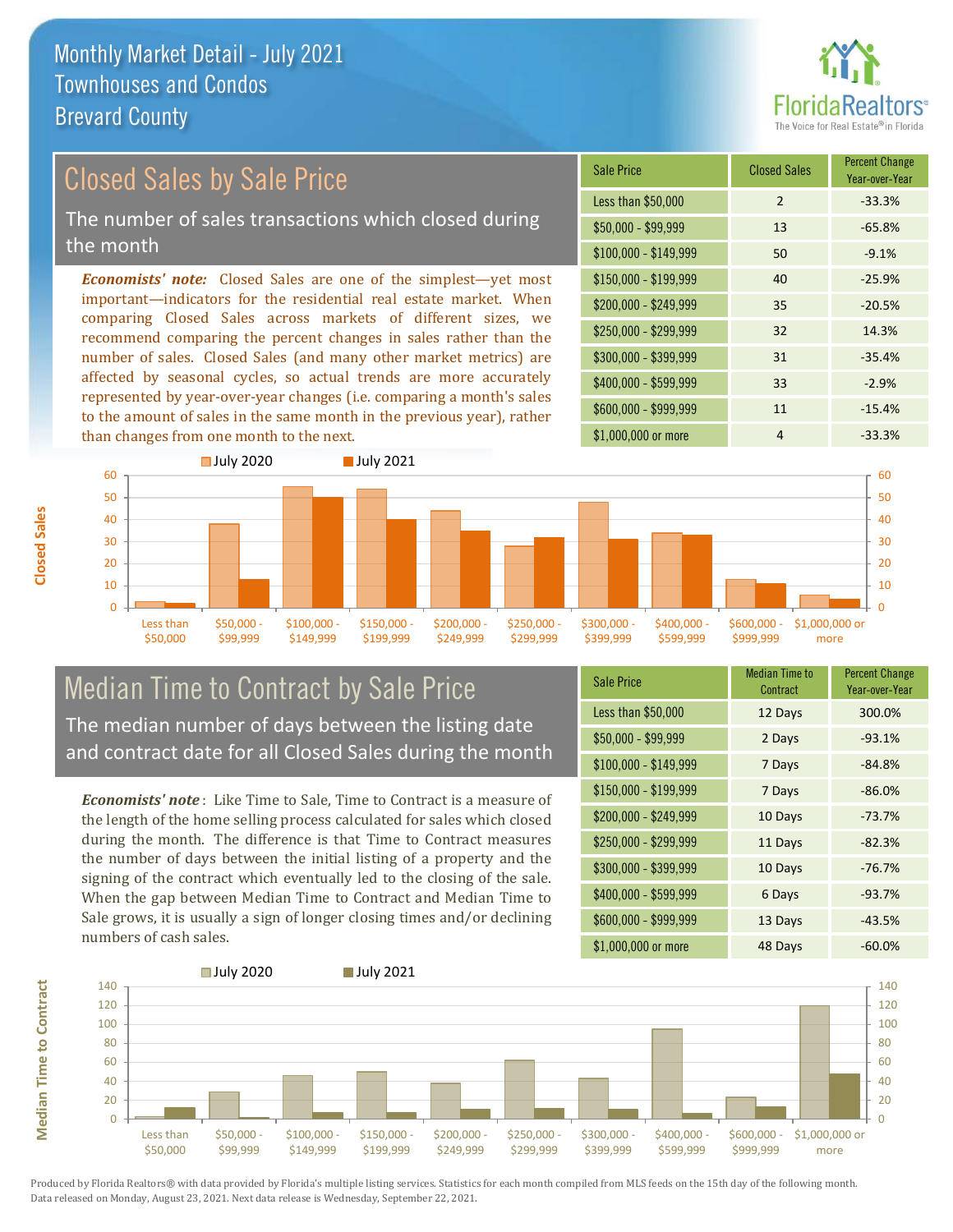

# New Listings by Initial Listing Price

The number of properties put onto the market during the month

*Economists' note:* New Listings tend to rise in delayed response to increasing prices, so they are often seen as a lagging indicator of market health. As prices rise, potential sellers raise their estimations of value—and in the most recent cycle, rising prices have freed up many potential sellers who were previously underwater on their mortgages. Note that in our calculations, we take care to not include properties that were recently taken off the market and quickly relisted, since these are not really *new* listings.





### Inventory by Current Listing Price The number of property listings active at the end of the month

*Economists' note* : There are a number of ways to define and calculate Inventory. Our method is to simply count the number of active listings on the last day of the month, and hold this number to compare with the same month the following year. Inventory rises when New Listings are outpacing the number of listings that go off-market (regardless of whether they actually sell). Likewise, it falls when New Listings aren't keeping up with the rate at which homes are going off-market.

| <b>Current Listing Price</b> | Inventory    | <b>Percent Change</b><br>Year-over-Year |
|------------------------------|--------------|-----------------------------------------|
| Less than \$50,000           | $\mathbf{1}$ | N/A                                     |
| $$50,000 - $99,999$          | 13           | $-70.5%$                                |
| $$100,000 - $149,999$        | 43           | $-42.7%$                                |
| $$150,000 - $199,999$        | 45           | $-43.8%$                                |
| \$200,000 - \$249,999        | 28           | $-50.0%$                                |
| \$250,000 - \$299,999        | 40           | $-42.9%$                                |
| \$300,000 - \$399,999        | 62           | $-58.1%$                                |
| \$400,000 - \$599,999        | 85           | $-14.1%$                                |
| \$600,000 - \$999,999        | 59           | 13.5%                                   |
| \$1,000,000 or more          | 27           | $-10.0\%$                               |



Produced by Florida Realtors® with data provided by Florida's multiple listing services. Statistics for each month compiled from MLS feeds on the 15th day of the following month. Data released on Monday, August 23, 2021. Next data release is Wednesday, September 22, 2021.

**Inventory**